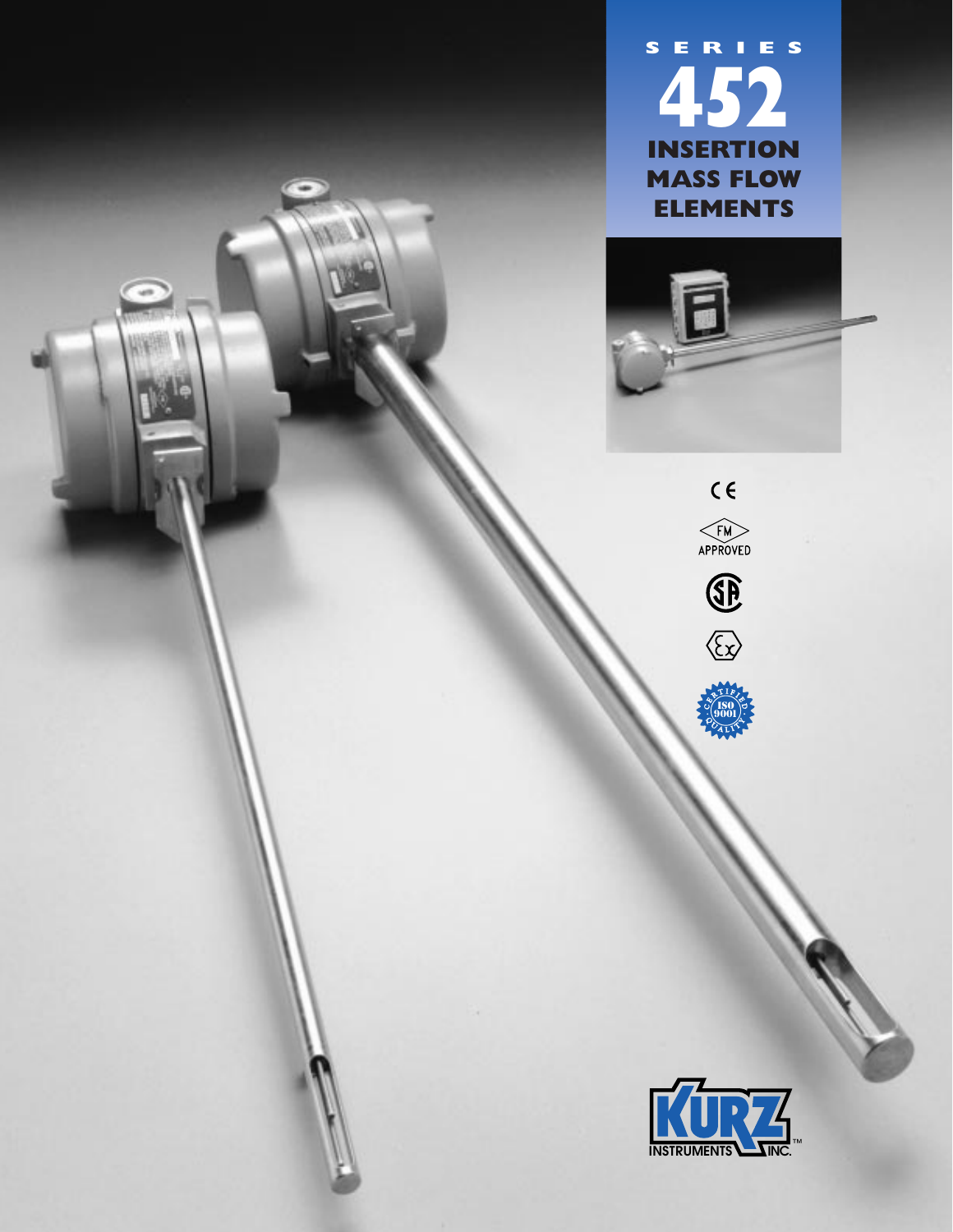## *DESCRIPTION*

**The Series 452 represents the Kurz family of heavyduty industrial, single-point Insertion Mass Flow Elements for industrial gases.**

**The Series 452 meets the CE compliance requirements for EMI emissions and immunity and have optional Non-Incendive and Explosion-Proof approvals.**

**The Series 452 Insertion Mass Flow Elements are operated by the Series 155 Mass Flow Computers and are normally used with pipes or ducts having an internal diameter of about 21 ⁄2" or larger. For small pipes or ducts, low mass flow rates, or when improved accuracy is required, the Series 502 In-Line Mass Flow Elements is recommended.**

**Kurz offers the broadest line of thermal mass flow meters and accessories to meet nearly all requirements. The Series 452 meets the highest standards for safety, reliability, repeatability, easeof-use and the fastest response to velocity and temperature changes available.**

**Kurz Instruments' "Smart" Mass Flow Meters are the most versatile and technologically advanced thermal mass flow meters and can solve the toughest mass flow applications.**

# *PRINCIPLE OF OPERATION*

Series 452 uses the well recognized Kurz thermal convective mass flow measurement technology, using constant temperature anemometry.

Kurz Mass Flow Elements feature the unique "MetalClad<sup>TM"</sup> "FD" and "FDT" Dual-Sting, thermal mass flow sensors. Kurz sensors provide the fastest velocity and temperature response available (see *Fig. 1* and *Fig. 2*). Kurz Dual-Sting sensors can withstand yaw and rotational deviations of ±20 degrees with less than a 2% error (see *Fig. 3*).

### *APPLICATIONS*

- $\blacktriangleright$  Industrial and process gas mass flow
- ▶ Combustion air flow
- ▶ EPA Clean Air Act stack flow monitor
- $\blacktriangleright$  Flare gas metering ▲▲▲▲▲▲▲▲▲▲▲
	- Aeration flow and digester off-gas flow
	- **Landfill vapor recovery**
	- $\blacktriangleright$  Incinerator stack mass flow
	- ▶ Coal pulverizer inlet air flow
	- $\blacktriangleright$  Solvent recovery system mass flow
	- ▶ VOC stack mass flow
	- ▶ Cement plants

#### *KEY FEATURES*

- Exceptional accuracy and repeatability (.25%)
- ▶ 0 to 18,000 SFPM
- $\blacktriangleright$  High temperature (to +500°C)
- Pressure to 300 PSIG
- Dirty and corrosive gases ▲▲▲▲▲▲▲▲▲▲▲▲▲▲▲
- All-welded construction
- Pressure and temperature compensated
- Optional air purge sensor cleaning system
- Simple, low cost installation
- ▶ Alloy C276 sensor material
- Fast response to velocity and temperature changes
- $\blacktriangleright$  Attitude insensitive
- ▶ Lead length independent sensor electronics
- ▶ Specified accuracy over a 500°C temperature range
- ▶ CE compliance for EMI emissions and immunity with surge protection
- $\triangleright$  Non-Incendive and Explosion-Proof Approvals (FM,<br>CSA CENELEC) CSA, CENELEC)



*Fig. 1 Sensor Response to a change in Velocity at 6000 SFPM.*

*452PT with Air Purge Sensor Cleaning System.*

*Fig. 2 Sensor Response to a change in Temperature at Constant Velocity.*

*Fig. 3 Sensor Rotation/Yaw Measurement Error.*









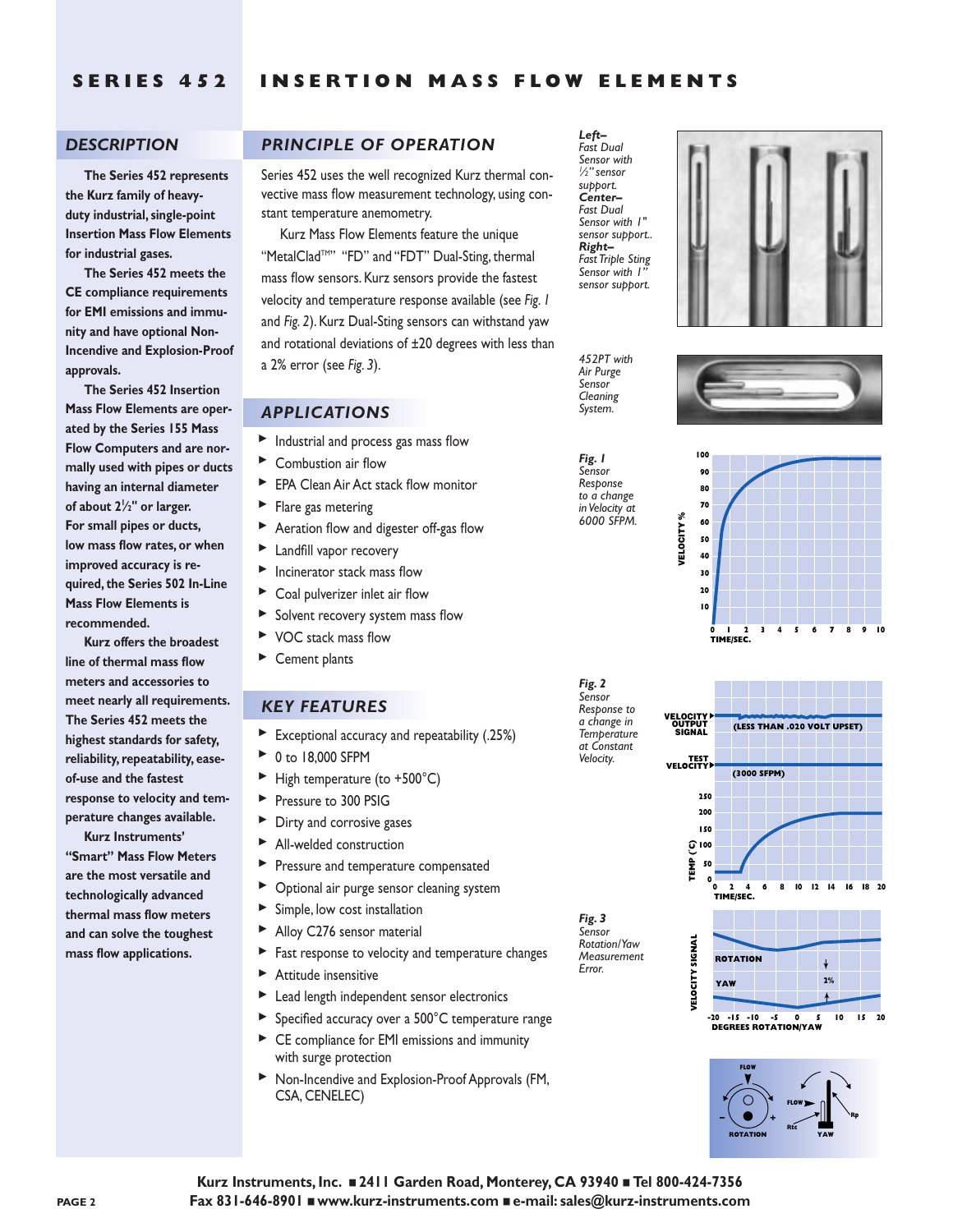# *SPECIFICATIONS*

**Process Velocity Range:** 0-18,000 SFPM

**Process Temperature Rating:** MT: -40°C to 200°C HHT: -40°C to 500°C

# **Pressure Rating:** 300 PSIG

**Sensor Material:** Alloy C276 Stings with Carpenter 20Cb-3 Sensor Base;Titanium Nitride Coating Optional (350˚C max.).

**Sensor Support Material:** 316L Stainless Steel, Alloy C276 Optional.

**Repeatability:** 0.25%

**Response Time (One TC):** Velocity: 1 Second Temperature: 3 Seconds Separate Temperature: 8 Seconds.

#### **Accuracy:**

Velocity: See Feature 7 for overall calibration accuracy at temperatures to 500°C Temp.:  $\pm$  (1% reading + 1°C.)

- **Power:** 24 VDC, loop-powered from a Series 155 Mass Flow **Computer**
- **Current:** 500 mA max. for velocity, 4-20 mA for temperature on FDT sensor.
- **Field Wiring:** Models 452, 452P: 1 pair of twisted shielded wire; Models 452T, 452PT: 2 pair of twisted shielded wires;Wire Size: 18 GA typical (4 ohms maximum loop resistance).
- **Electrical Enclosure:** Epoxy-painted aluminum,

NEMA 4X/7. **Safety Approvals:**

Non-Incendive Class I, Div. 2, GPS.A, B, C, D,T5; FM, CSA Explosion-Proof Class I, Div. 1, GPS. B, C, D,T1; FM Explosion-Proof Class I, Div. 1, GPS.A, B, C, D,T3; CSA Explosion-proof EEx d 11CT3, CENELEC.

**EMI Approvals:** CE compliance: light industrial (EN 50081-1) for emissions, heavy industrial (EN 50082-2) for immunity, plus (EN 61000-4-5) for surges.

**Enclosure Temperature:**  $-40^{\circ}$ C to  $60^{\circ}$ C, noncondensing.

**Weight Net/Shipping:** 4.0 lbs./5.0 lbs. (Typical).

# *TECHNICAL DESCRIPTION*

Series 452 Insertion Mass Flow Elements use the Kurz "MetalClad"™ "FD" and "FDT" all-welded Alloy C276 sensors with an all-welded sensor support. Since the introduction of the original Kurz "MetalClad" sensor in 1984, Kurz has pioneered thermal sensor research and development. In this design, the temperature sensor and mass velocity sensor are mounted in separate tubes (or "stings"), providing much improved thermal isolation from the sensor support structure and exceptional time response to process temperature changes.The 452T and 452PT use the new "Fast Triple-Sting" (FDT) sensor, which incorporates a separate temperature sensor.This sensor is used to provide a process temperature signal that can be used for "VTM" (Velocity/ Temperature Mapping).VTM greatly improves temperature compensation over a wide range of process temperature and mass velocity. The HHT and air purge models use mineral-insulated Inconel sheathed cable, a unique Kurz innovation that provides unsurpassed reliability.

The Models 452P and 452PT have an integral Air Purge Sensor Cleaning System for automatically cleaning the sensor.The cleaning is accomplished by a short, high pressure blast of air (sonic velocity) directed at the velocity and temperature sensors. Kurz offers a programmable timer, solenoid valve and air blow-down tank to allow periodic or on-demand cleaning.The air blow-down tank uses customer supplied compressed air (instrument quality) at 60 to 125 PSIG.The average cleaning air consumption is less than 0.005 SCFM.The 452P and 452PT are designed to measure non-combustible gases.The purge cleaning system requires that the process pressure be less than 35% of the absolute pressure of the compressed air for effective cleaning. The primary application is for extremely dirty stacks and ducts having dry particulate matter that may build up on the sensor. It is not expected to solve problems with wet, sticky materials or chemicals that may solidify on the sensor.Applications include fossil-fueled power boilers, municipal waste incinerators and combustion air flow situations in which fly ash is entrained.

Another new Kurz innovation is a Correlation Gas Velocity Calibration Option for most industrial gases. Correlation Gas Velocity Calibrations are based on an air calibration and eliminate the need for a laboratory gas velocity calibration in many applications.

All Series 452's include a unique sensor lead resistance-independent bridge circuit that eliminates output change due to temperature variations.The new bridge

circuit also allows the sensor cable to be shortened or lengthened without affecting the calibration.This is especially useful for sensors having remote sensor electronics.The newly designed 452's include our next generation sensor bridge circuit that has many features that will allow Kurz to continue to lead in thermal mass flow technology.

There are two Series 452 Sensor Electronics Enclosure Configurations available to accommodate a wide range of temperature, space, and wiring requirements.The sensor support is 1 ⁄2" or 1" diameter tubing that allows convenient mounting with compression fittings.A welded flange connection is an option. Installation hardware options include duct mounting brackets with compression fittings,Thredolets®, Sockolets®, standard pipe flanges, and ball valve retractor/restraints and packing glands.

### *SENSOR PLACEMENT CRITERIA*

- a) For pipes having an inside diameter of 2.5 to 3.0", place the center line of the sensor at 1.5" from the inner wall of the pipe.
- b) For pipes having an I.D. of 3.0" to 12", place the center line of the sensor 1.8" from the inner wall of the pipe.
- c) For pipes having an I.D. greater than 12", place the center line of the sensor 15% of the pipe I.D. from the inner wall of the pipe.
- d) Use a sufficiently long sensor support to ensure that the surface temperature of the Sensor Electronics Enclosure does not exceed 60˚C for TA mounting, and 85˚C for TS mounting.
- e) Refer to Kurz technical note DCN 364002 to obtain the appropriate sensor blockage correction factor (SBCF) to be entered into the Series 155 Mass Flow computer, if required.

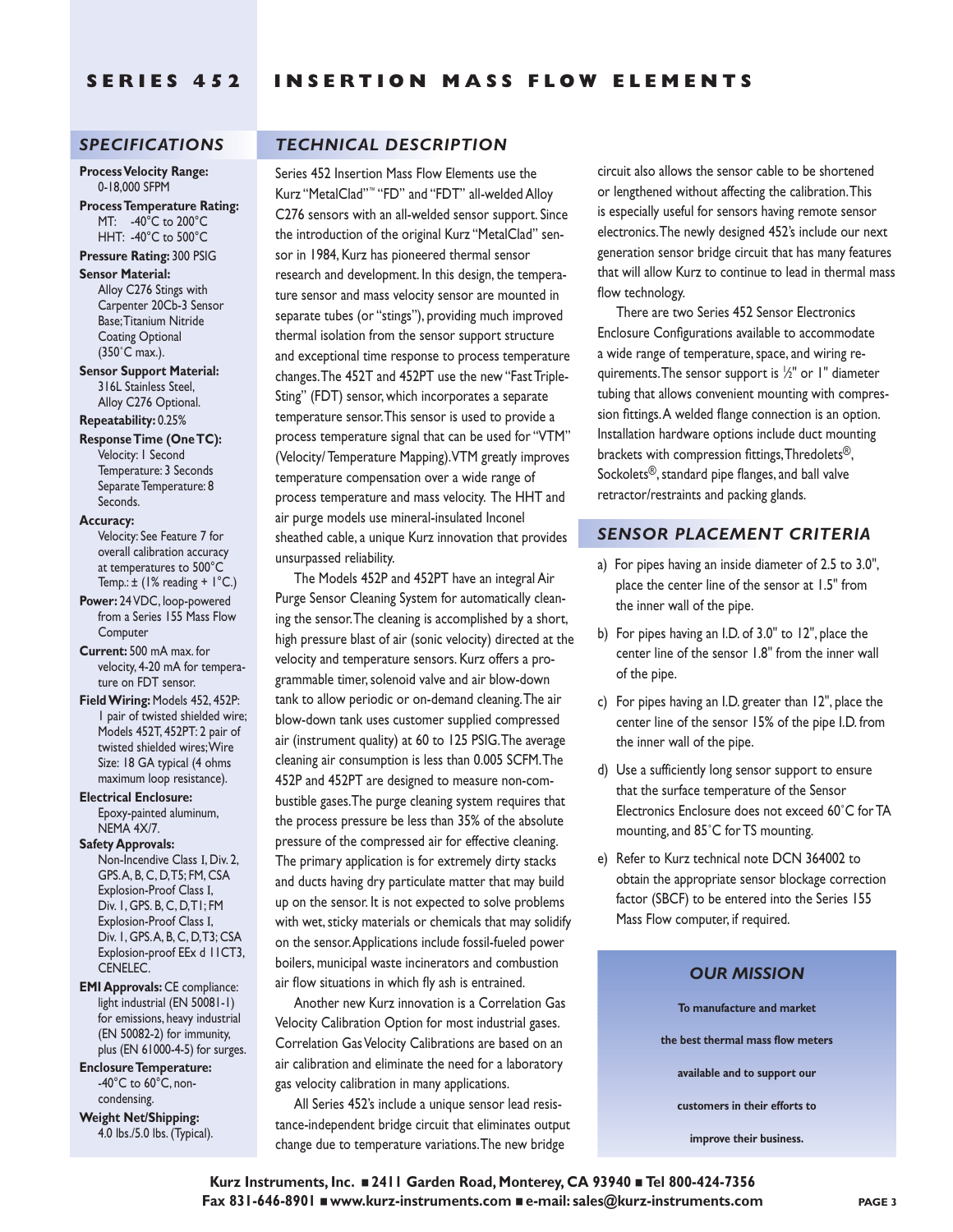# *ORDERING INFORMATION*

The table on the right lists the major features of the Series 452 Insertion Mass Flow Elements and their Parent Numbers.All models meet current CE compliance and may be ordered with directly attached (TA) or remotely attached sensor electronics enclosures (TS).

| Model<br><b>Number</b> | Parent<br><b>Number</b> | Sensor<br>Support<br><b>Diameter</b> | Sensor<br>Type | <b>Process</b><br><b>Temperature</b><br>Rating | Built-In<br><b>Temperature</b><br>Sensor | <b>Air Purge</b><br><b>Sensor Cleaning</b><br>System | Optional<br><b>Safety</b><br>Approvals |
|------------------------|-------------------------|--------------------------------------|----------------|------------------------------------------------|------------------------------------------|------------------------------------------------------|----------------------------------------|
| 452-08-MT              | 752731                  | $\frac{1}{2}$                        | <b>FD</b>      | MT                                             | No                                       | No                                                   | NI.XP                                  |
| 452-08-HHT             | 752733                  | $\frac{1}{2}$                        | <b>FD</b>      | <b>HHT</b>                                     | No                                       | No                                                   | NI                                     |
| 452-16-MT              | 752741                  | TШ                                   | <b>FD</b>      | MT                                             | No                                       | No                                                   | NI.XP                                  |
| 452-16-HHT             | 752743                  | ı"                                   | <b>FD</b>      | <b>HHT</b>                                     | No                                       | No                                                   | NI                                     |
| 452T-16-MT             | 752791                  | ı"                                   | <b>FDT</b>     | MT                                             | Yes                                      | No                                                   | NI.XP                                  |
| 452T-16-HHT            | 752795                  | ı٠                                   | <b>FDT</b>     | <b>HHT</b>                                     | Yes                                      | No                                                   | NI                                     |
| 452P-16-HHT            | 752771                  | ıш                                   | <b>FD</b>      | <b>HHT</b>                                     | No                                       | Yes                                                  | NI                                     |
| 452PT-16-HHT           | 752772                  | TШ                                   | <b>FDT</b>     | <b>HHT</b>                                     | Yes                                      | Yes                                                  | NI                                     |

|                   | <b>SENSOR TYPE</b>                                                                                                                                                                                               |                                                                       |                                                                                                                                                                                         |  |  |  |
|-------------------|------------------------------------------------------------------------------------------------------------------------------------------------------------------------------------------------------------------|-----------------------------------------------------------------------|-----------------------------------------------------------------------------------------------------------------------------------------------------------------------------------------|--|--|--|
| <b>Identifier</b> | Description                                                                                                                                                                                                      | <b>Time Response</b><br>(Note I)                                      | Application                                                                                                                                                                             |  |  |  |
| <b>FD</b>         | Fast Dual MetalClad Velocity<br>Sensor, all-welded construction.<br>Maximum current of 500 mA.<br>Requires one Series 155 Mass<br>Flow Computer input channel.                                                   | Velocity: I Sec.<br>Temp.: 3 Sec.                                     | Dirty Air,<br>Fast Changing<br>Gas Velocity and<br>Temperature,<br>Pipe I.D. ≥ 2.5".                                                                                                    |  |  |  |
| <b>FDT</b>        | Fast Dual MetalClad<br>Velocity Sensor with separate<br>MetalClad Temperature Sensor,<br>all-welded construction.<br>Maximum current of 520 mA.<br>Requires two Series 155 Mass<br>Flow Computer input channels. | Velocity: I Sec.<br>Temp.: 3 Sec.<br>Separate Temp.<br>Sensor: 8 Sec. | Dirty Air,<br><b>Fast Changing</b><br>Gas Velocity and<br>Temperature,<br>Simultaneous<br>Temperature and<br>Velocity Sensing,<br>Pipe I.D. ≥ 2.5",<br>Velocity/Temp.<br>Mapping (VTM). |  |  |  |

**Note 1:** *Time response is the time required to attain 63% (1 time constant) of the original reading after a step change in process temperature at constant velocity, or a step change in velocity at constant process temperature, at an initial mass velocity of 6000 SFPM.*

| <b>PROCESS TEMPERATURE RATING</b> |                       |                                      |  |  |
|-----------------------------------|-----------------------|--------------------------------------|--|--|
| <b>Identifier</b>                 | Description           | Range                                |  |  |
| МT                                | Medium Temperature    | -40 $\degree$ F to 392 $\degree$ F   |  |  |
|                                   |                       | -40 $^{\circ}$ C to 200 $^{\circ}$ C |  |  |
| HHT                               | Very High Temperature | -40 $\degree$ F to 932 $\degree$ F   |  |  |
|                                   |                       | -40 $^{\circ}$ C to 500 $^{\circ}$ C |  |  |

| <b>SAFETY APPROVAL</b> |                 |  |  |
|------------------------|-----------------|--|--|
| <b>Identifier</b>      | Description     |  |  |
| ΝI                     | Non-Incendive   |  |  |
| XP                     | Explosion-Proof |  |  |

# **RECOMMENDED MAXIMUM GAS VELOCITY**

|                                                                              | <b>Gas Velocity</b> |             |  |
|------------------------------------------------------------------------------|---------------------|-------------|--|
| <b>Gas Type</b>                                                              | <b>SFPM</b>         | <b>SMPS</b> |  |
| Air, Argon, Carbon Dioxide, Dry Chlorine,<br>Nitrogen, Oxygen                | 18,000              | 90          |  |
| Butane, Ethane, Ethylene, Methane, Natural Gas,<br>Digester Gas, Dry Ammonia | 15,000              | 75          |  |
| Helium                                                                       | 7.000               | 35          |  |
| Hydrogen                                                                     | 4.000               | 20          |  |

|                | <b>SUMMARY OF FEATURES</b>                 |  |  |  |
|----------------|--------------------------------------------|--|--|--|
| <b>Feature</b> | Description                                |  |  |  |
|                | <b>Sensor Material</b>                     |  |  |  |
| $\mathfrak z$  | Sensor Support Material/Length             |  |  |  |
| 3              | Gas Velocity Calibration Data Range        |  |  |  |
| 4              | Sensor Electronics Enclosure Configuration |  |  |  |
| 5              | Optional Flange Connection Size and Rating |  |  |  |
| 6              | Specialty Gas Velocity Calibration         |  |  |  |
| 7              | Process Temperature Compensation           |  |  |  |
| 8              | Optional Flange U Dimension                |  |  |  |
| 9              | Safety Approval                            |  |  |  |

#### **PART NUMBER GENERATION PROCEDURE**

With the selected Parent Number, specify the entire Part Number by selecting an Option for each Feature.The Part Number is the Parent Number followed by an Option Number for each Feature as shown in the example below:

| $752795 - 0372 0114 0272 101 28 0774 11$ |        |                               |       |       |     |  |
|------------------------------------------|--------|-------------------------------|-------|-------|-----|--|
| Parent<br>Number                         | - FL - | F <sub>2</sub> F <sub>3</sub> | F4 F5 | F6 F7 | F8. |  |

| <b>FEATURE 1: SENSOR MATERIAL</b> |                                                                     |  |  |
|-----------------------------------|---------------------------------------------------------------------|--|--|
| Option                            | Description                                                         |  |  |
| 03                                | Alloy C276 Sensor Stings with Carpenter 20Cb-3 Flanged Sensor. Base |  |  |
| 07                                | Titanium Nitride Sensor Coating on Option 03 material.              |  |  |

| <b>FIRST DIGIT OF FEATURE 2: SENSOR SUPPORT MATERIAL</b> |                      |  |  |  |
|----------------------------------------------------------|----------------------|--|--|--|
| Option                                                   | Description          |  |  |  |
|                                                          | 316L Stainless Steel |  |  |  |
|                                                          | Alloy C276           |  |  |  |

| <b>SECOND DIGIT OF FEATURE 2: SENSOR SUPPORT LENGTH</b> |                                    |        |                   |  |  |
|---------------------------------------------------------|------------------------------------|--------|-------------------|--|--|
| Option                                                  | Length                             | Option | Length            |  |  |
|                                                         | 18"                                |        | 36"               |  |  |
|                                                         | $3''$ ( $\frac{1}{2}''$ dia. only) |        | 48" (I"dia. only) |  |  |
|                                                         | 6"                                 |        | 60" (I"dia. only) |  |  |
|                                                         | 12"                                |        | 30"               |  |  |
|                                                         | 74"                                |        | Special           |  |  |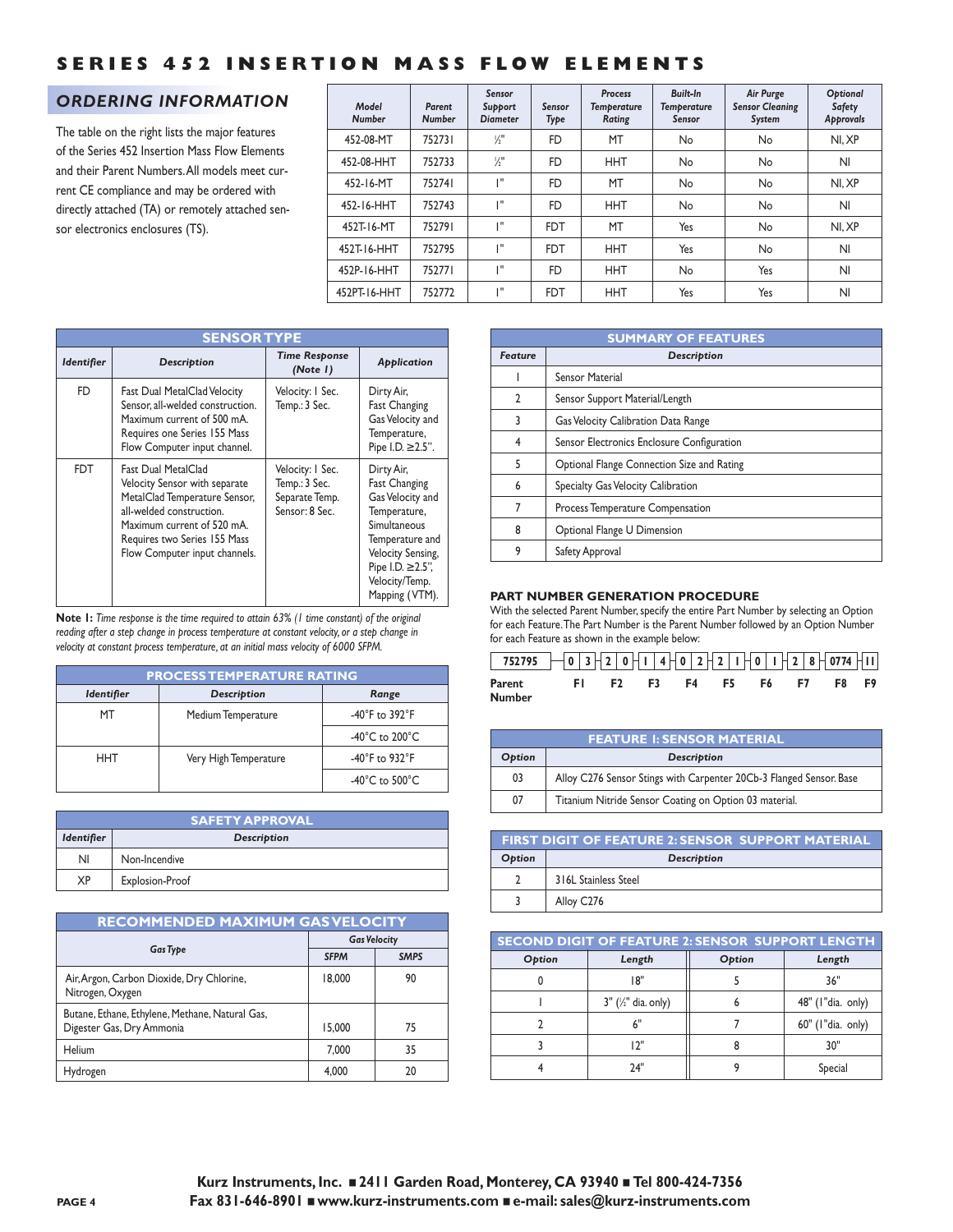| <b>FEATURE 3: GASVELOCITY CALIBRATION DATA RANGE</b> |             |        |                |  |  |
|------------------------------------------------------|-------------|--------|----------------|--|--|
| Option                                               | <b>SFPM</b> | Option | <b>SMPS</b>    |  |  |
| 02                                                   | 300         | 52     | 1.5            |  |  |
| 04                                                   | 600         | 54     | 3              |  |  |
| 06                                                   | 1,000       | 56     | 5              |  |  |
| 08                                                   | 2,000       | 58     | $\overline{0}$ |  |  |
| $\overline{0}$                                       | 3,000       | 60     | 15             |  |  |
| $ 2\rangle$                                          | 4,000       | 62     | 20             |  |  |
| 4                                                    | 6,000       | 64     | 30             |  |  |
| 16                                                   | 9,000       | 66     | 40             |  |  |
| 18                                                   | 12,000      | 68     | 60             |  |  |
| 20                                                   | 15,000      | 70     | 75             |  |  |
| 22                                                   | 18,000      | 72     | 90             |  |  |
| 99                                                   | Special     | 99     | Special        |  |  |

| <b>FEATURE 4:</b><br><b>SENSOR ELECTRONICS ENCLOSURE CONFIGURATION</b> |                                                                        |  |  |
|------------------------------------------------------------------------|------------------------------------------------------------------------|--|--|
| Option                                                                 | Description                                                            |  |  |
| 0 <sup>1</sup>                                                         | Sensor Electronics Enclosure directly attached to sensor support (TA). |  |  |
| 02                                                                     | Sensor Electronics Enclosure Remotely Attached (TS).                   |  |  |

| <b>FEATURE 5: OPTIONAL FLANGE CONNECTION</b> |                            |        |                            |  |
|----------------------------------------------|----------------------------|--------|----------------------------|--|
| Option                                       | Description                | Option | Description                |  |
| 88                                           | No flange                  | 99     | Special, consult Kurz      |  |
| 01                                           | $\frac{1}{2}$ ". Class 150 | 02     | 1/2", Class 300            |  |
| П                                            | 3/4", Class 150            | 2      | 3/4", Class 300            |  |
| 21                                           | I", Class 150              | 22     | I". Class 300              |  |
| 31                                           | $1\frac{1}{2}$ , Class 150 | 32     | $1\frac{1}{2}$ , Class 300 |  |
| 41                                           | 2", Class 150              | 42     | 2", Class 300              |  |
| 51                                           | 3", Class 150              | 52     | 3", Class 300              |  |
| 61                                           | 4", Class 150              | 62     | 4", Class 300              |  |

**Note:** *Flange material must match sensor support material (Feature 2). Flanges are ANSI BI6.5.*

| FEATURE 6: SPECIALTY GAS CALIBRATION (Note 1) |                                                                |                                   |
|-----------------------------------------------|----------------------------------------------------------------|-----------------------------------|
| Laboratory<br>Calibration                     | <b>Gas Type</b>                                                | Correlation<br><b>Calibration</b> |
| 01                                            | Air                                                            |                                   |
|                                               | Dry Ammonia                                                    | 56                                |
| 08                                            | Argon                                                          | 58                                |
| $\overline{0}$                                | Butane (Simulated with Propane)                                | 60                                |
| 4                                             | Carbon Dioxide                                                 | 64                                |
|                                               | Dry Chlorine                                                   | 68                                |
| 20                                            | <b>Fthane</b>                                                  | 70                                |
| 22                                            | Ethylene                                                       | 72                                |
| 26                                            | Helium                                                         | 76                                |
| 28                                            | Hydrogen                                                       | 78                                |
| 32                                            | Methane                                                        | 82                                |
| 34                                            | Natural Gas (Simulated with Methane)                           | 84                                |
| 35                                            | "Digester Gas" $50\%$ Ch <sub>4</sub> , $50\%$ CO <sub>2</sub> | 85                                |
| 37                                            | "Digester Gas" 70% Ch <sub>4</sub> , 30% CO <sub>2</sub>       | 87                                |
| 40                                            | Nitrogen                                                       | 90                                |

| <b>FEATURE 6: SPECIALTY GAS CALIBRATION (Continued)</b> |                                                          |                                   |
|---------------------------------------------------------|----------------------------------------------------------|-----------------------------------|
| Laboratory<br><b>Calibration</b>                        | <b>Gas Type</b>                                          | Correlation<br><b>Calibration</b> |
| 44                                                      | Oxygen                                                   | 94                                |
| 46                                                      | Propane                                                  | 96                                |
| 99                                                      | Special Gas calibration (Including mixed gases)- Specify |                                   |
|                                                         |                                                          |                                   |

**Note 1:** *All calibrations are NIST traceable and taken at room pressure.This procedure is valid because the pressure effect is small up to 150 PSIG. For maximum accuracy the user should obtain the zero flow output data at pressure and enter it into the Series 155 Mass Flow Computer.The customer is responsible for cleaning hydrocarbons from oxygen mass flow elements.The mass flow reference standard is 77˚F, 14.69 PSIA for English units and 0˚C, 760 mmHg for metric units. Data for velocities above 12,000 SFPM is obtained using the Kurz correlation method. Add [5% reading + 30 SFPM] to the accuracy specification when using a gas correlation calibration.*

| <b>FEATURE 7: PROCESS TEMPERATURE COMPENSATION</b> |                                                                                                                                                                                                                                                 |  |
|----------------------------------------------------|-------------------------------------------------------------------------------------------------------------------------------------------------------------------------------------------------------------------------------------------------|--|
| Option                                             | Description                                                                                                                                                                                                                                     |  |
| 01                                                 | Standard Temperature Compensation (STC) over process temperature<br>range of -40°C to +125°C. Accuracy: ± [(1% + .025%/°C) reading<br>+(20SFPM + .25 SFPM/°C)] Above or below 25°C, all gases.                                                  |  |
| 13                                                 | Standard Temperature Compensation (STC) over process temperature<br>range of $0^{\circ}$ C to 200°C. Accuracy: $\pm$ [(2% + .025%/°C) reading<br>+(20SFPM + .25 SFPM/°C)] Above or below 100°C; Air and N <sub>2</sub> only.                    |  |
| 15                                                 | Standard Temperature Compensation (STC) over process temperature<br>range of $250^{\circ}$ C ± $50^{\circ}$ C. HHT sensors only. Accuracy: ± $[(2% + .025\%/^{\circ}C)$<br>reading +(20 SFPM + .25 SFPM/°C)], Air and N <sub>2</sub> only.      |  |
| 17                                                 | Standard Temperature Compensation (STC) over process temperature<br>range of $350^{\circ}$ C ± $50^{\circ}$ C. HHT sensors only. Accuracy: $\pm$ [(2% + .025%/ $^{\circ}$ C)<br>reading +(20 SFPM + .25 SFPM/°C)], Air and N <sub>2</sub> only. |  |
| 19                                                 | Standard Temperature Compensation (STC) over process temperature<br>range of $450^{\circ}$ C ± $50^{\circ}$ C. HHT sensors only. Accuracy: ±[ $(2\% + .025\%)^{\circ}$ C)<br>reading +(20 SFPM + .25 SFPM/°C)], Air and N <sub>2</sub> only.    |  |
| 23                                                 | Velocity/Temperature Mapping (VTM) with two calibration data sets over<br>process temperature range of 0°C up to 200°C. Accuracy: ±(2% reading +<br>20 SFPM), Air and N <sub>2</sub> onl.y                                                      |  |
| 28                                                 | Velocity/Temperature Mapping (VTM) with three calibration data sets over<br>process temperature range of $0^{\circ}$ C up to 500°C. Accuracy: $\pm$ (3% reading +<br>30 SFPM), Air and $N_2$ only.                                              |  |

**FEATURE 8: OPTIONAL FLANGE U DIMENSION** *Directions*

Enter U dimension length to the nearest hundredth of an inch (0.01), Enter 4 digits, U minimum = 4", Enter 0000 if a flange is not used. Example:  $U = 7.74$ "; Enter 0774

| <b>FEATURE 9: SAFETY APPROVAL (Note 1)</b> |                                                                |
|--------------------------------------------|----------------------------------------------------------------|
| Option                                     | Description                                                    |
| П                                          | Non-Incendive (NI): Class I, Div. 2, GPS. A, B, C, D, T5; FM   |
| $\overline{2}$                             | Non-Incendive (NI): Class I, Div. 2, GPS. A, B, C, D, T5; CSA  |
| 21                                         | Explosion-Proof (XP): Class I, Div. I, GPS. B, C, D, TI; FM    |
| 22                                         | Explosion-Proof (XP): Class I, Div. I, GPS.A, B, C, D, T3; CSA |
| 23                                         | Explosion-Proof (XP): EEx d 11CT3; CENELEC                     |

**Note 1:** *The enclosure temperature range for the approvals is –40˚C to +60˚C.*

**ORDERING INFORMATION**

Using the Single-Point Insertion Mass Flow Elements Part Number/Order Sheet:

**A** Complete the application information section.

**B** Enter the complete Series 452 Part Number.

**C** Enter the Series 452 mounting hardware and accessory Part Numbers.

**D** Contact the Kurz Representative or the Kurz factory to place the order or to obtain additional information.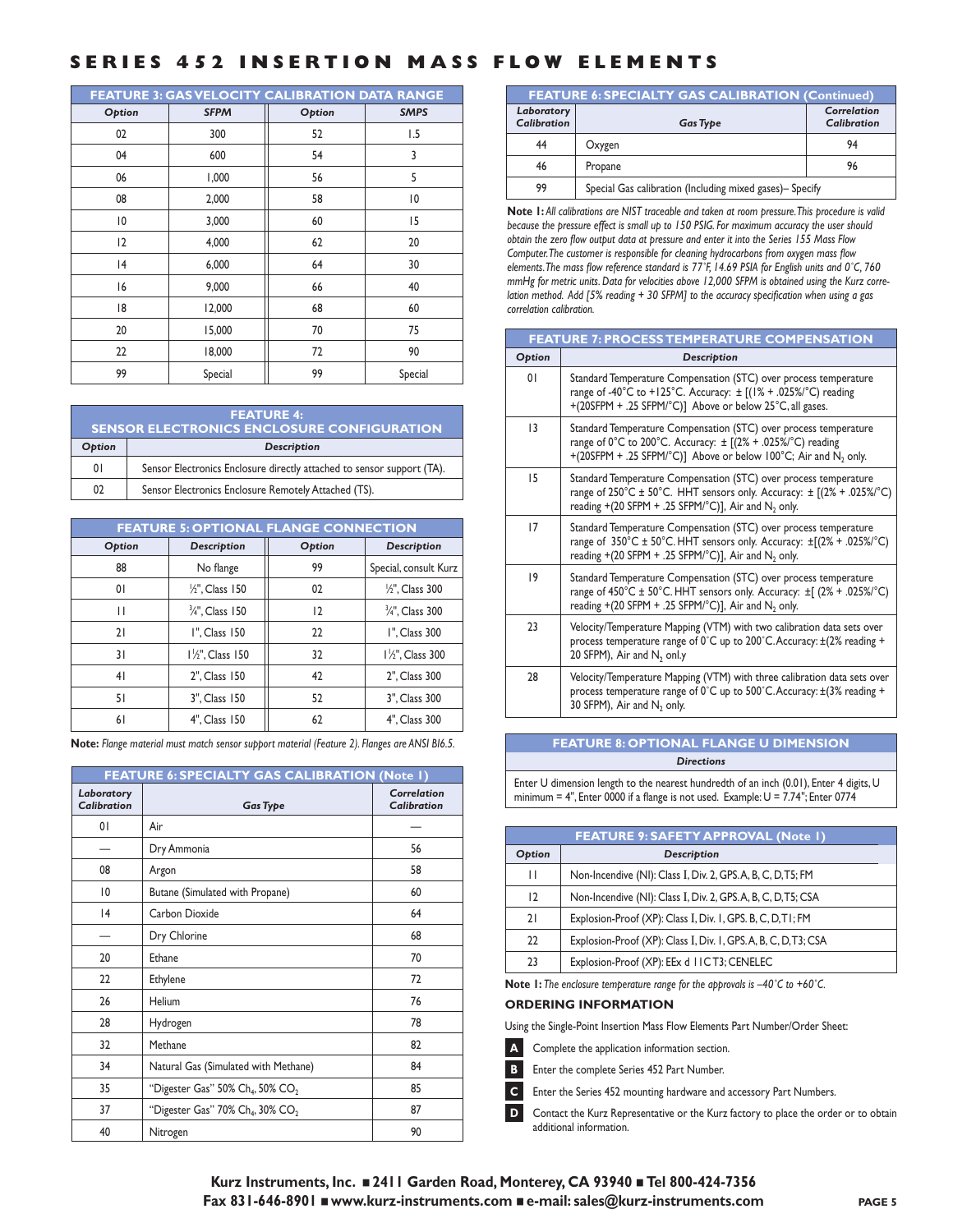### *SERIES 452 OUTLINE DRAWINGS*



**Kurz Instruments, Inc.** ■ **2411 Garden Road, Monterey, CA 93940** ■ **Tel 800-424-7356 Fax 831-646-8901** ■ **www.kurz-instruments.com** ■ **e-mail: sales@kurz-instruments.com**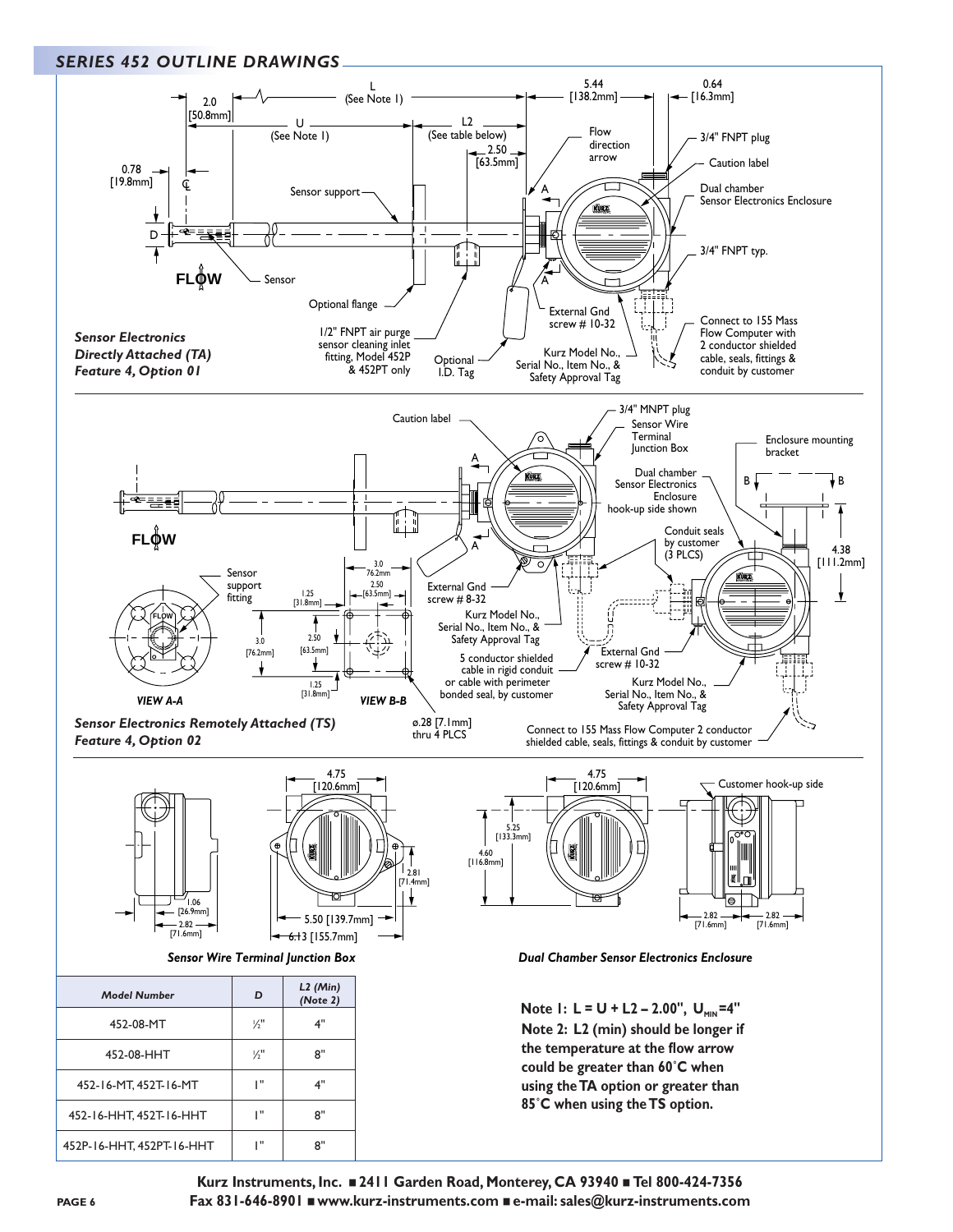# *SERIES 452 ACCESSORIES*

### **MOUNTING FLANGE ASSEMBLIES**

Class 150 and 300 ANSI B16.5 flanges with 3" overall length,  $\frac{1}{2}$ ",  $\frac{3}{4}$ ",  $\mathsf{I}''$ ,  $\mathsf{I}'_4''$ ,  $\mathsf{I}'_2''$  sizes, threaded or unthreaded pipe sleeves, carbon steel, 316 SS, Alloy C276. Refer to Part No. 759032.

### **BRANCH FITTINGS (Thredolets® and Sockolets®)**

Convenient for attaching 452 mounting hardware to process piping. Sizes 1 ⁄2", <sup>3</sup> ⁄4", 1", 11 ⁄4", 11 ⁄2" for pipe sizes above 21 ⁄2". Carbon Steel, 316 SS. Refer to Part No. 759033 for Thredolets. Refer to Part No. 759034 for Sockolets.

Thredolet and Sockolet are registered trademarks of Bonney Forge.

### **BALL VALVES**

Sizes of  $\Z',$   $\Z',$  ,  $\Z',$  ,  $\Z',$  ,  $\Z',$  are available in 316SS, Alloy C-276 and Monel. Refer to Part No. 754060.

### **PACKING GLANDS**

Models PG-08 and PG-16 fit the ½" and 1" sensor supports, respectively. Optional body materials are 316SS, Alloy C-276 and Monel.The standard packing material is Gortex Expanded PTFE. Refer to Part No. 759050.

### **RETRACTOR/RESTRAINTS**

Models RR-08 ( $\rm \rm \rm /2$ ") and RR-16 (1") clamp to the packing gland and sensor support. It has a worm-gear crank mechanism and adjustable stops. Refer to Part No. 759040.

### **PIPE NIPPLES**

These schedule 40 pipe nipples are used with ball valves, retractor/restraints, packing glands and pipe mounting fittings. Pipe sizes of ½", ¾", I", 1/4", 1/2" in length from 2" to 12" are available in Carbon Steel, 316SS, Alloy C-276 and Monel. Refer to Part No. 759070.

### **MALE COMPRESSION FITTINGS**

Bored-thru  $\mathbin{/}$  and 1" fittings for use with Thredolets or customer's fittings. <sup>1</sup> ⁄2", <sup>3</sup> ⁄4", 1", 11 ⁄4" and 11 ⁄2" male IPS threads, 316 SS Body, 316 SS, Nylon or Teflon ferrules. Refer to Part No. 759031.

### **DUCT MOUNTING BRACKETS**

These convenient brackets are used to mount the  $\frac{1}{2}$ " and 1" diameter sensor supports on flat or curved ducts. 316 Stainless Steel bracket and compression fitting,Teflon, Nylon or 316 SS ferrules. Refer to Part No. 759030.





# **MODEL 145 AIR PURGE SENSOR CLEANING SYSTEM**

For Models 452P and 452PT, includes compressed air blow-down tank (ASME code listed), air solenoid valves, Model PCT-8 purge control timer, 115 or 230 VAC, 50/60Hz. Refer to Part No. 759037.

### **IDENTIFICATION TAGS**

Part Number 170098, 1.25" x 3", 316 SS, maximum of 4 lines, 32 characters per line.